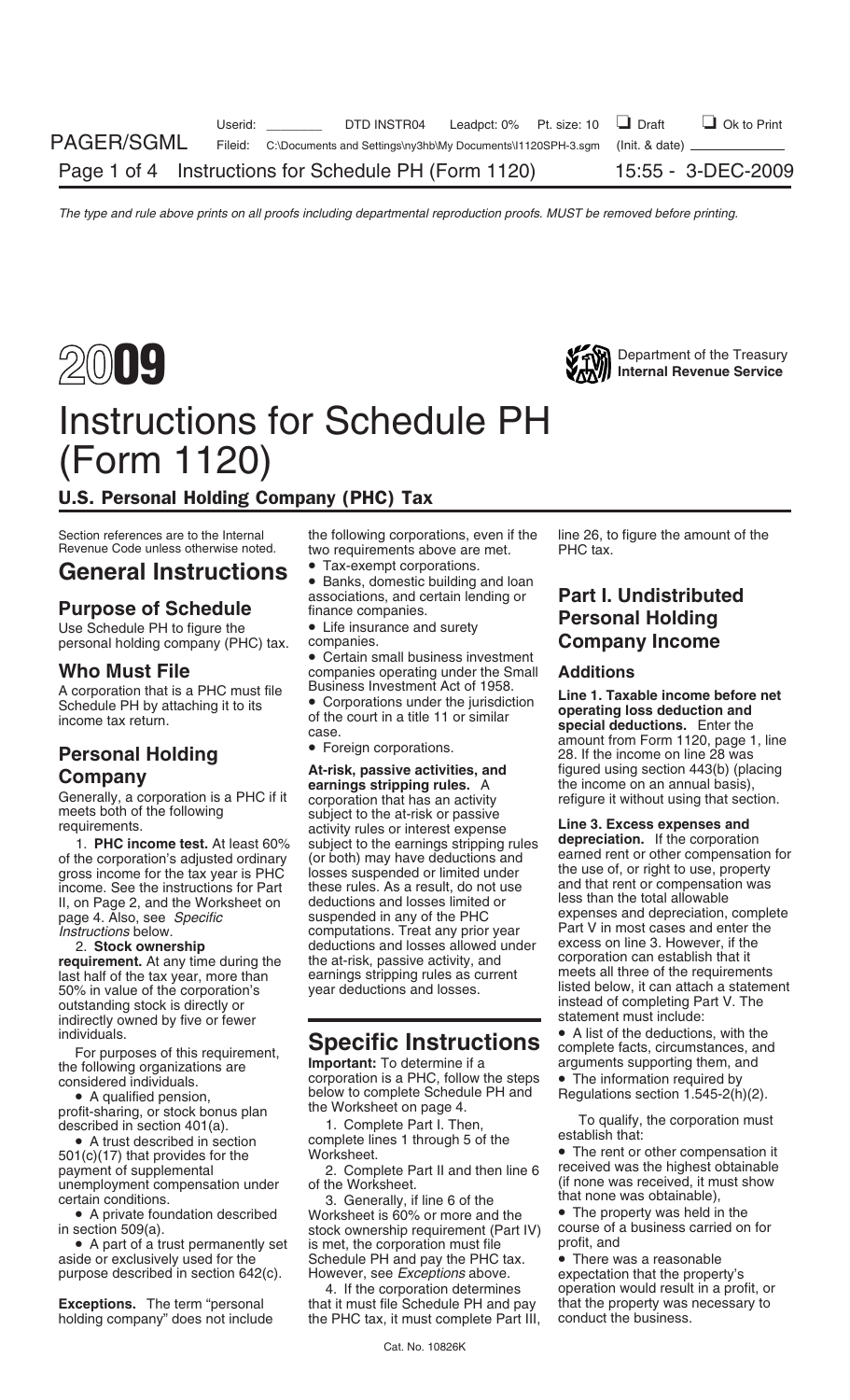Line 5. Federal and foreign income,<br>
war profits, and excess profits<br>
time 1. The corporation can deduct:<br> **Part II. Personal Holding**<br> **Part II. Personal Holding**<br> **Company Income**<br>
• Federal income taxes accrued<br>
• Fede

described above, the corporation can determine if the corporation is a PHC. mineral, oil, and gas royalties (li<br>take a deduction for taxes paid to **I ine 15b. Amounts excluded** 19c) is at least 50% of adjusted

section 545(b)(12) and (a)) the distance of the distance of the distance of the section is the distance of the contributions and contribute the meaning of GC). In the meaning of GC (E) is the contribution of the propositio

3rd month following the end of the tax include the amounts from lines 18c *Test 2.* PHC income is not more year as paid during the tax year. and 22. than 10% of ordinary gross income.

The corporation cannot deduct:<br>
• The accumulated earnings tax<br>
• The PHC tax if at least 60% of its<br>
• The PHC tax under section 541.<br>
• The PHC tax under section 541.<br>
• The FHC tax under section 541.<br>
• The foreign tax <sup>\*</sup>The foreign tax credit is not corporation's PHC income. Then,<br>allowed against PHC tax. But, as complete line 6 of the Worksheet to *Test 1.* The adjusted income from<br>described above, the corporation can determine if t

take a deduction for taxes paid to **Line 15b. Amounts excluded.** The interest excluded on a theast 50% of a foreign countries and U.S. Enter the total of interest excluded on a <sup>ordinary</sup> gross income. For possessions even possessions even if a credit was line 15b. The following interest can be *Test 2.* PHC income is not more claimed when figuring the excluded from PHC income.

Attach a schedule showing the 2. Interest on amounts set aside in includes copyright royalties and the type of tax, the tax year, and the a reserve fund under section 511 or adjusted income from rents, but does amount. For amount. For more information, see 607 of the Merchant Marine Act of not include line 19c.<br>section 545(b)(1). The ded

**Deductions** Enter these dividends on line 12 but If both of the above tests are met,<br>not in Part VI. The state of the excluded from PHC rents can be excluded from PHC

paid) during the tax year to foreign<br>countries and U.S. possessions.\*<br>A corporation may be subject to  $\overline{a}$ ... as and information.

claimed when figuring the excluded from PHC income.<br>
corporation's income tax.<br>
Attach a schedule showing the 2. Interest constituting rent.<br>
Tor this purpose, PHC income<br>
For this purpose, PHC income<br>
For this purpose, PH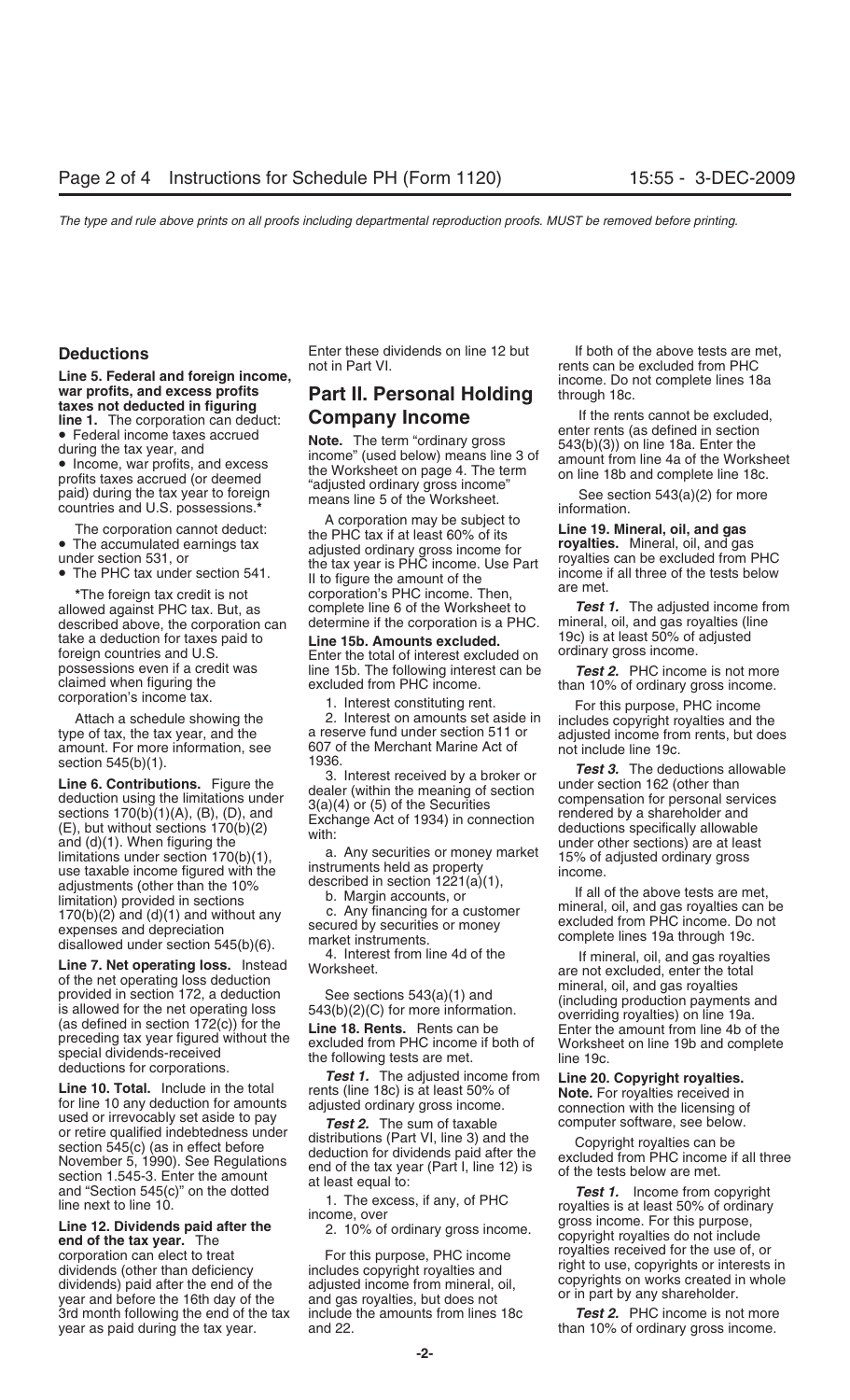(line 18c);<br>
• The adjusted income from mineral,<br>
oil, and gas royalties (line 19c); and<br>
• Copyright royalties received for the<br> **10%** of ordinary dross income is defined in section<br>
• Copyright royalties received for th any shareholder owning more than and 195 that are allocable to the 10% of the corporation's stock.

that meets Test 1 above and Test 3 average ordinary gross income for below, and in which the corporation that period). below, and in which the corporation that period).<br> **Line 23. Amounts received under** value) of the stock **Test 4.** The sum of taxable **personal service contracts and** 

accrued, and deductions specifically section 545(0)(5), over the section of the sections) are at 2. 10% of ordinary gross income. corporation's outstanding stock. least 25% of the excess of:

**software.** Royalties received in connection with the licensing of connection with the licensing of contract). Also include amounts rents. Computer software can be excluded received from PHC income if all four of the **Line** from PHC income if all four of the **Line 22. Compensation received**<br>tests below are met. **for the use of corporation proper** 

For this purpose, PHC income *Test 1.* The corporation is **by a 25% or more shareholder.**

use of, or right to use, copyrights on **Test 3.** Total allowable<br>works created in whole or in part by deductions under sections 162, 174, Enter on line 22 amounts received<br>any shareholder owning more than and 195 that are % of the corporation's stock. computer software business are at right to use, tangible property of the <br>PHC income does not include: least 25% of ordinary gross income corporation by or for an individual, PHC income does not include: least 25% of ordinary gross income corporation by or for an individual,<br>Copyright royalties (other than as (or, the average of the deductions for who at any time during the tax year • Copyright royalties (other than as (or, the average of the deductions for stated above), or the 5 tax years ending with the stated above), or example 5 tax years ending with the directly or indirectly owned at least<br>• Dividends from any corporation example unrent tax year is at least 25% of the 25% in value of the corporation's • Dividends from any corporation current tax year is at least 25% of the 25% in value of the that meets Test 1 above and Test 3 average ordinary gross income for outstanding stock.

**Royalties received in connection**<br>
who is to perform the services (or if<br>
who is to perform the services (or if<br> **software.** Royalties received in<br> **software.** Royalties received in<br>
to the definition of produced film<br>
fo

for the use of corporation property

includes:<br>
• The adjusted income from rents engaged in the active business of This line applies only to a corporation<br>
• The adjusted income from rents developing, manufacturing, or with other PHC income in excess of developing, manufacturing, or with other PHC income in excess of producing computer software.

Test 4. The sum of taxable<br>
value) of the stock.<br> **Test 3.** Total allocable deductions<br>
allowable under section 162 (other<br>
than compensation for personal<br>
services rendered by a shareholder,<br>
deductions for royalties paid

1. Ordinary gross income, over<br>
2. The sum of royalties paid or<br>
accrued and depreciation for<br>
to furnish personal services if any<br>
copyright royalties.<br>
Produced film rents can be excluded<br>
Produced film rents can be excl